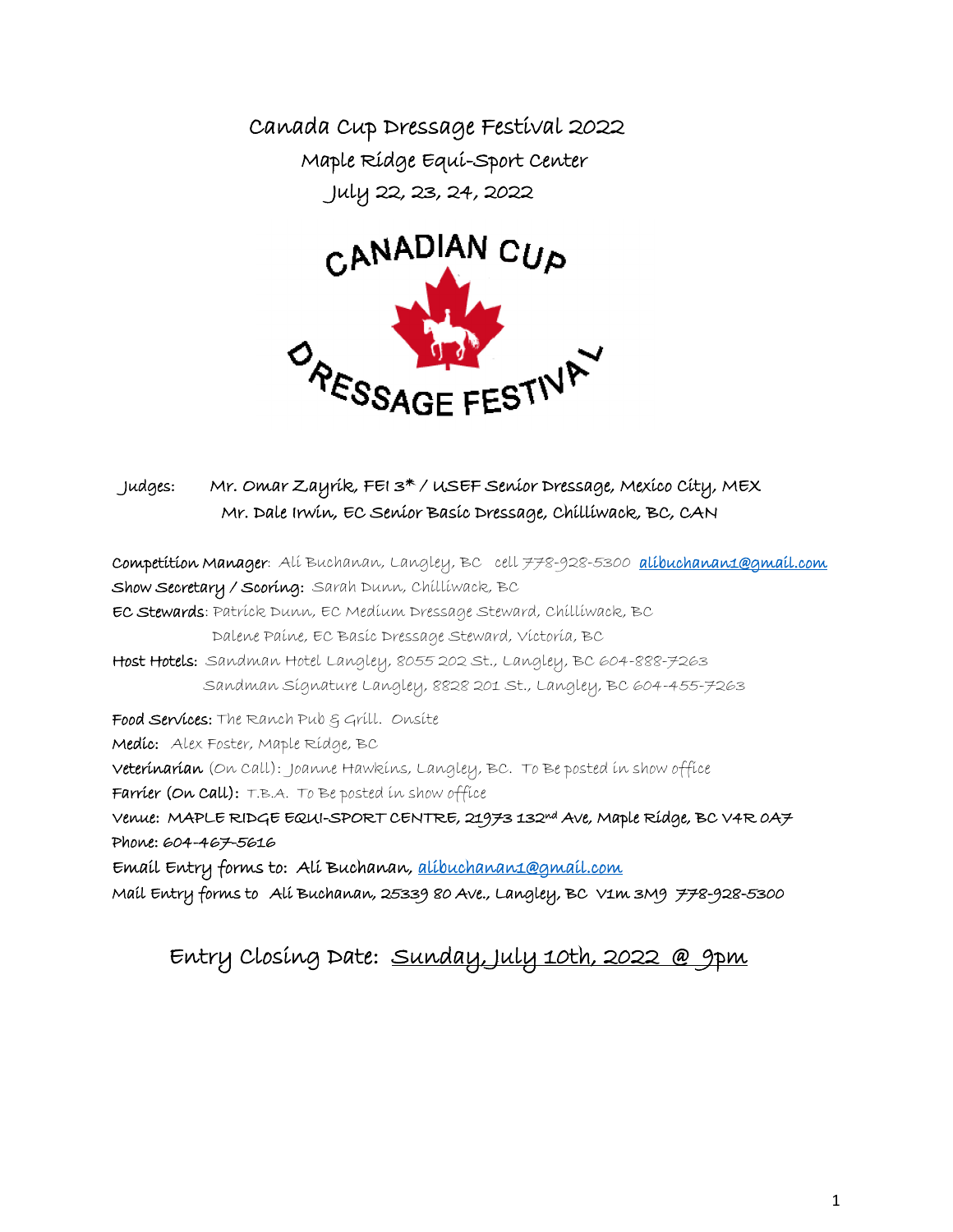

The Canada Cup Dressage Festival is a sanctioned Gold/ Bronze competition **#220040** of Equestrian Canada, 11 Hines Road, Suite #201, Ottawa Ontario and is governed by the current rules of E.C. (A602.1)

## **EC STATEMENT OF PRINCIPLE**

Equestrian Canada (EC), the national equestrian federation of Canada, supports adherence to humane treatment of horses in all activities under its jurisdiction.

EC is committed to:

• Upholding the welfare of the horses, regardless of value, as a primary consideration in all activities;

• Requiring that horses be treated with kindness, respect and the compassion that they deserve, and that they never be subjected to mistreatment;

• Ensuring that owners, trainers and exhibitors or their agents use responsible care in the handling, treatment and transportation of their horses as well as horses placed in their care for any purpose;

• Providing for the continuous well-being of horses by encouraging routine inspection and consultation with health care professionals and competition officials to achieve the highest possible standards of nutrition, health, comfort and safety as a matter of standard operating procedure;

• Continuing to support scientific studies on equine health and welfare;

• Requiring owners, trainers and exhibitors to know and follow their sanctioning organization's rules, and to work within industry regulations in all equestrian competition;

• Reviewing, revising and developing competition rules and regulations that protect the welfare of the horses. The standard by which conduct, or treatment will be measured is that which a person, informed and experienced in generally accepted equine training and exhibition procedures, would determine to be neither cruel, abusive nor inhumane.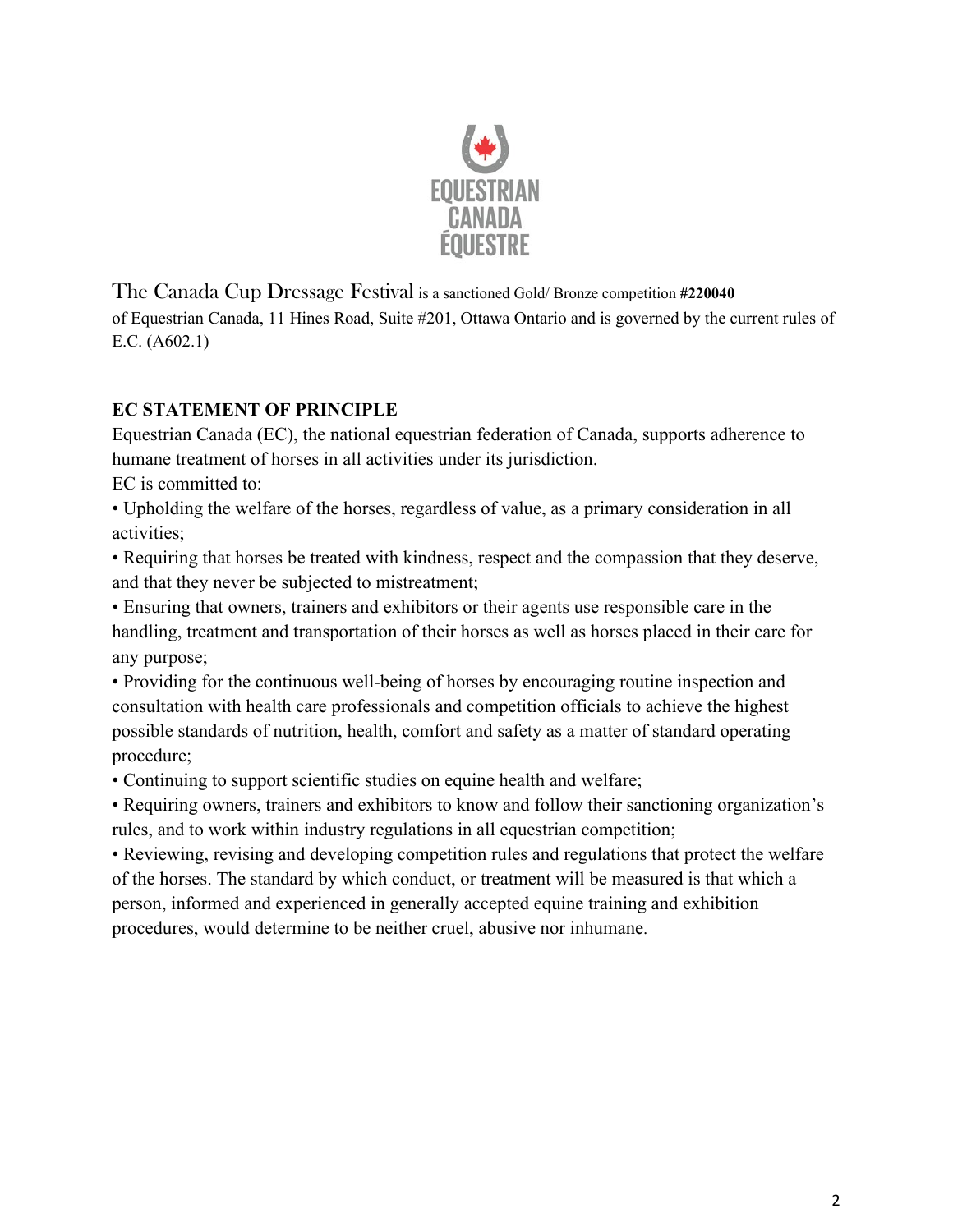## **CANADA CUP DRESSAGE FESTIVAL 2022 GENERAL RULES**

Every class offered herein is covered by the rules and specifications of the National Federation Equestrian Canada (EC) and will be judged in accordance with the current EC General Regulations and Dressage Section E Rule Books. (A602.2)

Knowledge of the rules is the responsibility of the competitor. Please direct any questions regarding rules to the stewards on the grounds at the competition. Every entry at an EC-sanctioned competition shall constitute an agreement by the person responsible that the owner, lessee, trainer, manager, agent, coach, driver or rider and horse shall be subject to the Equestrian Canada (EC) constitution and all rules of EC and any additional rules set by the competition. (A801)

It is the responsibility of all individuals participating in any capacity in EC-sanctioned competitions to be knowledgeable regarding the EC constitution and the applicable rules of EC and the additional rules, if any, imposed by the competition. Do not participate in this EC- sanctioned competition in any capacity if you do not consent to be bound by the constitution and rules of EC and any additional rules imposed by the competition. (A602.7)

All Competitors are required by EC rules to wear proper fitting, approved protection headgear, with the safety harness correctly secured, always while mounted on the competition or event grounds. Approved headgear meets the ASTM (American Society for Testing Materials) standards and displays the SEI (Safety Equipment Institute) seal. The British Standard, BSI, is also acceptable.

Equine Medication control fees are mandatory for Equestrian Canada competitions and must be included with entry fees on entry form. Gold Fee \$7.00 Bronze Fee \$4.00 payable on entry form. "Any horse entered in any class at a competition may be selected for equine medication control testing while at the event location." (A602.5)

## **All horses attending Equestrian Canada sanctioned competitions must have met the requirements of EC Rules, Section A, General Regulations, Article A519, Vaccinations. (A602.8)**

Horse Identification number are required for Gold Division entries. All Gold division horses are required to be registered with a current Equestrian Canada Horse Identification number or must pay a \$45.00 Temporary Horse License fee when checking in at Show Office. Horse Identification registration is available online through the EC online sport license renewal process at Equestrian Canada [www.equestrian.ca](http://www.equestrian.ca/) or you may also contact Equestrian Canada for assistance to transition an existing horse passport to the Horse Identification process, or to obtain a Horse ID number for a new horse identification. For assistance with Horse ID and or EC sport license renewal assistance contact EC Toll Free @ 1-866-282-8395 ext. 114 Bronze division horses are not required to register for an EC Horse ID number. (A602.4)

Neither Maple Ridge Equi-Sport Center, any employee, volunteer, or member of the organizing committee of Canada Cup Dressage Festival, will be held responsible in any way for damage, injury, or loss to persons, horses or property of spectators, owners, trainers, riders, or grooms.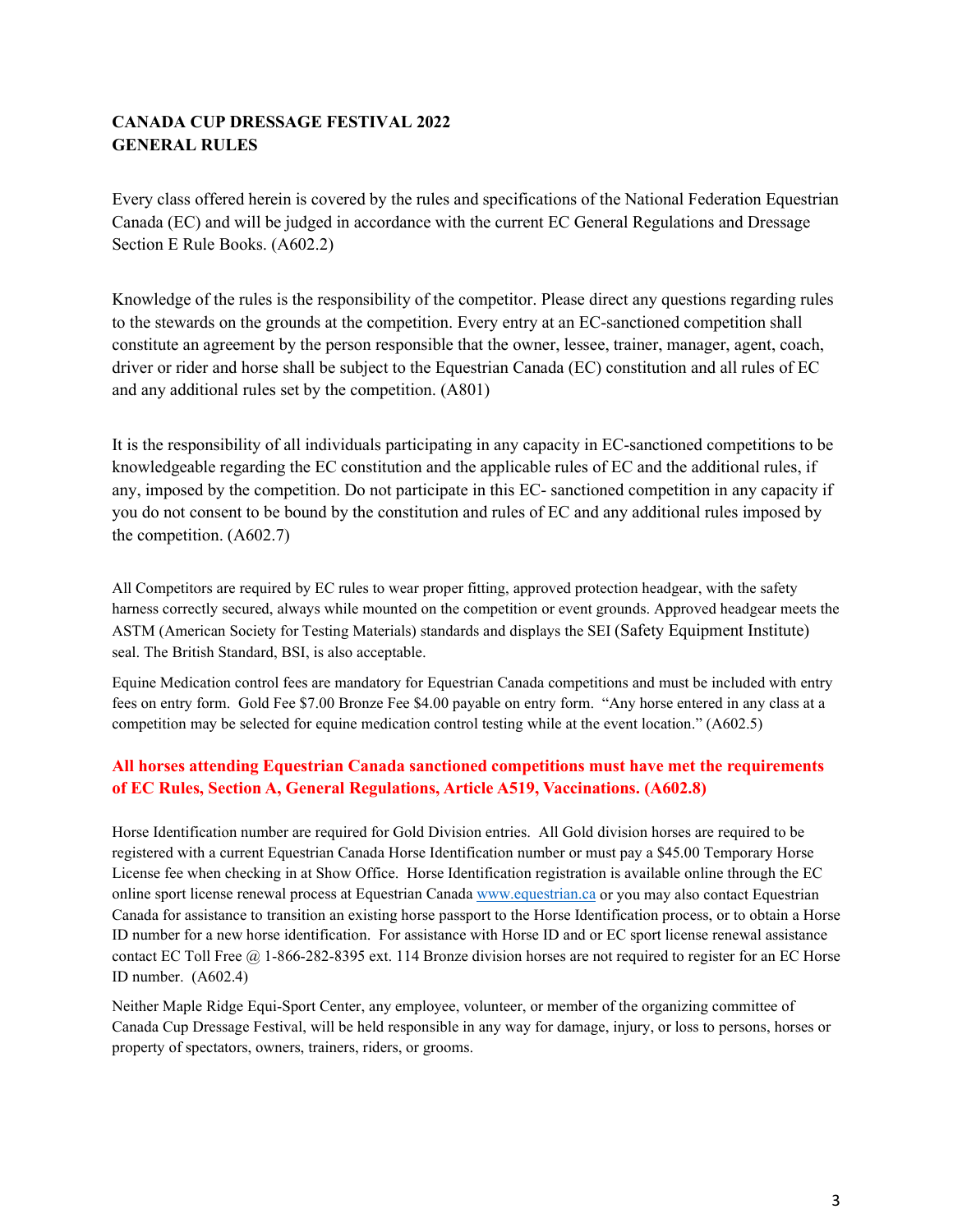The competition Organizing Committee, reserve the right to limit the number of entries, refuse any entry for any reason, or to split, cancel, combine, and adjust any class or awards presented at their sole discretion. The Organizing Committee reserves the right to govern all conditions of the competition, and to make decisions on matters not specified in the EC Rulebook in consultation with EC stewards.

The maximum number of tests per horse per day permitted at this competition is four tests, regardless of the number of competition levels, categories, and or horse / rider combinations entered in the competition. Horse / rider combinations may not enter more than two consecutive levels at the same competition. Hors Concours entries are permitted at this competition for the regular class fee.

Competition numbers assigned by show office are required to be always worn by the horse or rider/ or handler when outside the stall. Failure to display the number may result in first a warning card.

Foreign Riders must provide photocopies of their National Federation membership cards on arrival at competition for verification and complete the EC Foreign Horse Affidavit on arrival in show office.

All Gold and Bronze Division competitors are required to hold a minimum of a current Equestrian Canada Gold or Bronze Sport License (or proof of purchase), and a current Horse Council BC membership. Please complete all EC & HCBC memberships required online prior to submitting entries for verification.

Late Entries may be accepted at the discretion of the Organizing Committee and pay a late fee of \$25.00. One Entry Form for each horse / rider combination. Parents or guardians of junior exhibitors must sign all entry forms as person responsible for the junior competitor. HC entries not accepted at this competition.

### All Entries – Gold and Bronze Entries Closing Date: **Sunday, JULY 10th , 2022**

Email forms to ensure entries are received, processed, and confirmed to be received by a reply email. Entry Forms must include all pages including a credit card number and authorization, with all signatures as required on forms. Entries missing credit card authorization will not be accepted. Incomplete or Declined credit card authorizations may be charged an additional handling fee of \$15.00 at the show manager's discretion

Payment is required with entry forms either credit card authorization details on entry form, cheque, cash or bank draft payable to Maple Ridge Equi-Sport Center (MREC). All forms must be received not later than the Entry Closing date. Visa or MasterCard credit card numbers only are accepted, including expiry date, and authorization signature completed on entry forms.

A stall deposit of \$45.00 is applicable for all stall damages and those not stripped clean prior to departure Payment by credit card authorization on entry form will be deposit for all stalls.

Entry Secretary will confirm receipt of entries by email when processed and accepted in the competition. Any change in entry after confirmed correct will incur an entry change fee of \$15.00 per each change requested.

Substitution of Horses may be accepted at the discretion of the Organizing Committee, however, must be received not later than 12:00 noon on Thursday prior to the show and received in the show office. Horse substitutions will be accepted where the horse substituted is entered in the same classes as the original entry. Substitution at a different level other than the original entry may not be possible to accommodate, however, may be accepted at the discretion of the Organizing Committee where it is possible.

Music for Freestyles must be submitted in the form of a CD on audio formatted compact disk (CD), Provide CD when checking in at show office. Include your name on the CD and on the CD case. A sound check will be scheduled prior to the Freestyle classes with day and time announced at the competition office. Horses and riders are not required to be present for the sound check.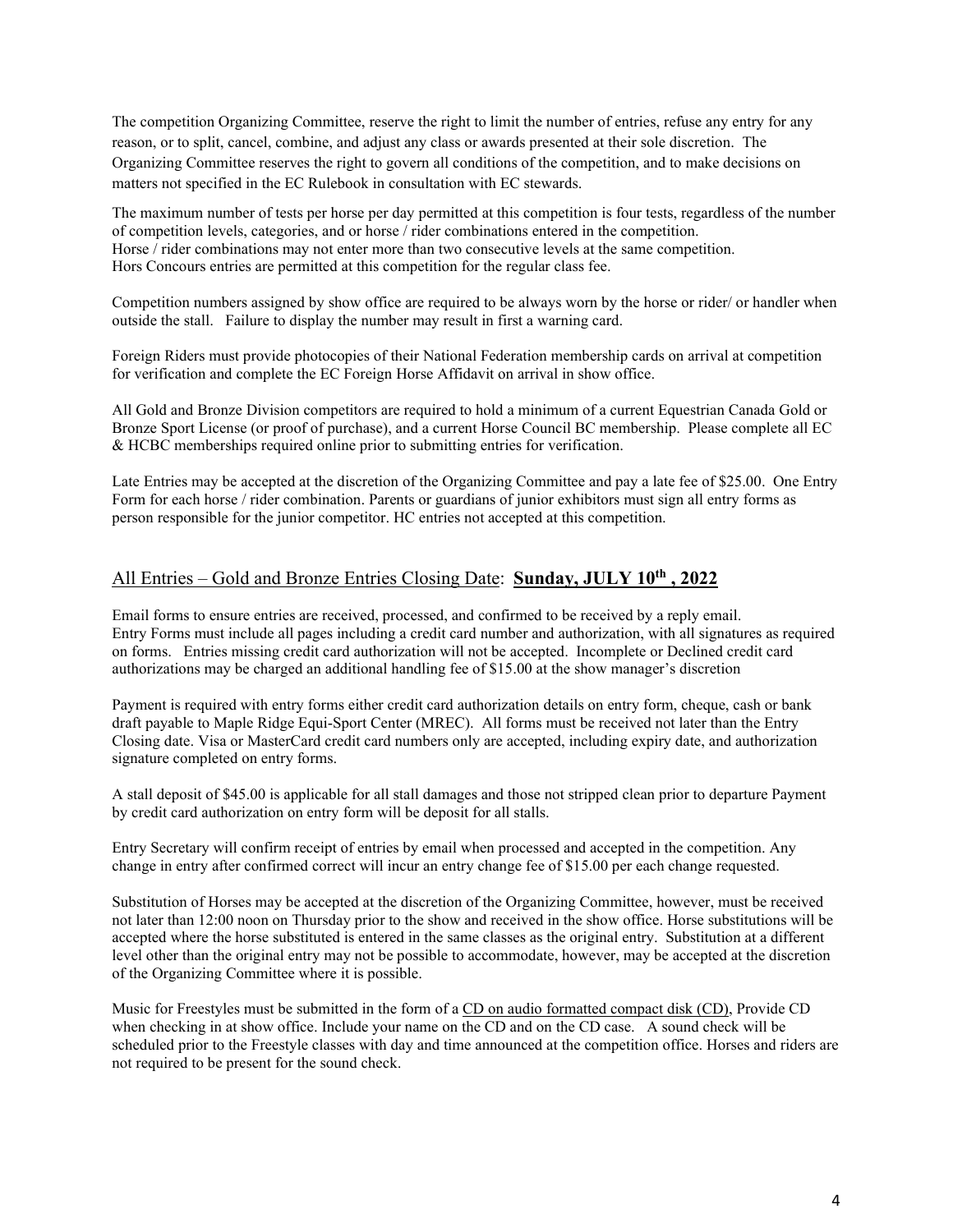Rider Times Schedule will be posted on Fox Village Ride Times & Results at [http://www.foxvillage.com/ p](http://www.foxvillage.com/)rior to and during the competition. Ride times will be emailed to all competitors entered where email address is provided on entry forms. Final Ride times will be posted on the scoreboard the evening prior to the competition day.

Splitting or Combining of Rider Categories Junior, Adult Amateur, or Open**:** If there are fewer than three entries in any category of an Open class, entries will not split into separate categories for class placings. Entries may be combined into one Open class at the discretion of the Organizing Committee. Classes will be split into rider categories and placed separately for classes where 3 or more entries per category are entered in the class. The class will be placed accordingly for each category when results are posted on the scoreboard. Competition & Warm-up Rings will be designated for National Gold and Bronze competitions. Competition rings will be available for schooling on warmup day  $1pm - 8pm$  on Thursday, prior to the competition. The Competition arena (s) will be closed to all horses after 8pm on Thursday prior to the competition and will remain closed during competition. Warm-Up arenas will remain open for the duration of the competition hours.

Stabling and Tack Stalls for the Gold and Bronze competition horses will be in permanent stalls. Cost of stalls is \$185.00 for 4 days occupied from 12 noon Thursday, July 21st, to 7pm Sunday, July 24<sup>th</sup>, 2022. Sawdust bedding is included. Stalls may be occupied after 12 noon on Thursday, July 21<sup>st</sup>. Competitors wishing to arrive early must confirm arrival dates and ETA directly with show manager prior to arrival. Additional stabling fee of \$25.00 per day will apply for horses arriving prior to Thursday at 12 noon, with prior approval of Show Manager required.

Preferred Sponsor stalls with rubber mats indoors are limited. Sponsor stalls are available for an additional sponsorship fee of \$100.00 (or more) per stall when fees are paid on entry forms. Preferred stalls will be assigned in the order payment is received on entry forms. There are no refunds on stall fees after the stalls have been assigned and are at the sole discretion of show manager.

Haul in Horses – All horses not stabled on grounds must pay a daily haul-in grounds fee of \$35.00 + GST for each day on grounds including warm up day. Haul-in fees are payable on entry form. Haul in parking is permitted only in designated area. Trailer parking will be on the cross country field accessed from Park Lane entrance

Awards voucher for First place will be attached to ribbon when picked up at awards desk. Ribbons will be awarded to sixth place in all classes. Ribbons and Dressage tests must be signed for by rider or delegated persons when picked up at awards desk.

Test of Choice (TOC**)** classes include all EC National and FEI tests except Freestyle tests. TOC Class numbers, Name, Description, and test number must be listed on entry form in all test of choice classes. For Western Dressage classes WDAA dressage tests will be used in all Western Dressage classes. Specify Western Dressage level and test number on entry forms. The current WDAA Rules will govern western dressage division.

Para Equestrian Test of Choice classes will include all para-equestrian Grades in one open PE class. Current FEI PE Tests will be used. Specify the Para Grade and FEI test of choice requested for Para Equestrian classes on entry forms.

Schooling Horse entries are permitted for the duration of the competition for a fee \$35.00 per day, or a total Schooling Horse fee of  $$105.00 + GST$  for the competition. All EC rules and show fees apply except EC Sport license requirements, EC Medication testing fee and DC Levy fees are not required for Schooling horses. Riders of schooling horses must complete all entry forms and be received prior the closing date to avoid late fees. Schooling horses will be assigned an entry number which must be always worn when outside of stall and on the competition grounds.

Tack Checks: It is the responsibility of the competitor to present themselves to the Ring Steward immediately following their ride at the competition out gate for a tack check. Failure to do so may incur elimination. It is also the competitor's responsibility to check in with the Ring Steward at the competition arena gate at least 10 minutes prior to their ride time. Competitors on deck should remain in the competition holding rings under the supervision of stewards until their ride time. Competitors arriving late for any ride time may be eliminated at the discretion of the Judge.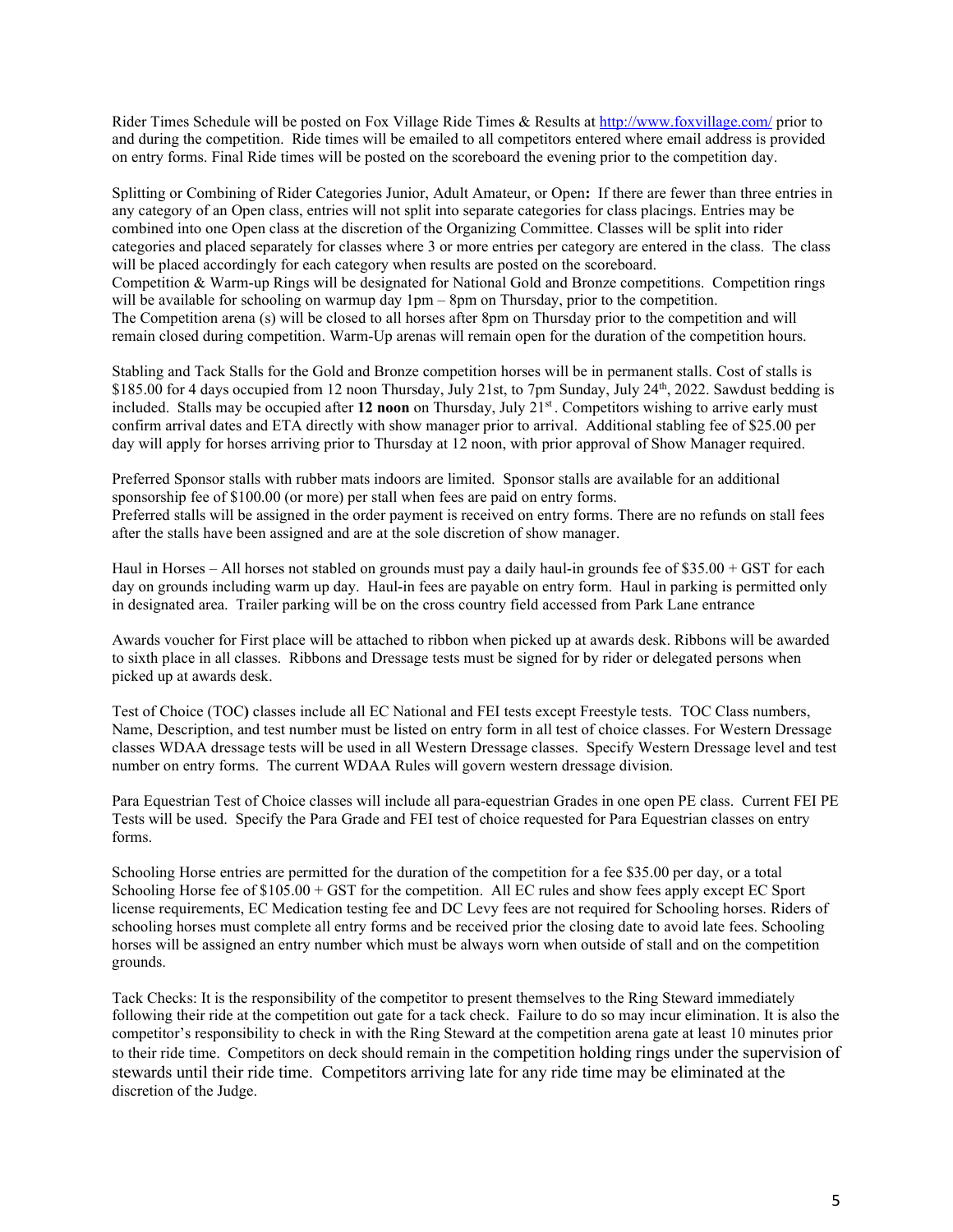Test Callers are permitted in all national level classes and must be provided by the competitor. All FEI Tests must be performed by memory in all divisions. Whips to a maximum length of 1.20m (1.0m for ponies) and may be carried in all national Gold or Bronze Division classes.

Championship "C" classes are designated on Saturday and Sunday competition days. The two "C" classes of each level must be both ridden with the average combined scores of the Test 2 and Test 3 to determine the Championship and Reserve Championship results for each dressage level and rider category. Championship categories will be split and awarded where there are 3 or more entries per category in a championship class or division. Where there are less than 3 entries in a rider category score will be included into the Open division for the level championship.

Camping on the cross-country field is permitted at no cost. Electrical hookups are not available. There are permanent washrooms and showers on the grounds.

Rider Times schedule will make every effort to accommodate each horse rider combination allowing for suitable warm up time for all tests entered. A minimum of 40 minutes between start of ride times will be the minimum time between tests. When it is not possible to schedule a rider's times within the minimum 40 minutes warm up, the competitor will be notified, and class fee refunded.

Competition Office will be open for check in on Thursday, from 12 noon to 7 pm. The Show Office will open each morning 45 minutes prior to the start of the first scheduled ride time each day.

Lunging is permitted in the sand ring on cross country field and is the designated lunging arena.

One Test only may be entered in all Test of Choice classes (exception: Western Dressage). Test of Choice classes are placed on total percentages for all tests ridden in the class.

Classes may be scheduled at any time on the day listed in the prize list in random order. Ride times will be altered only in the case of an error, overlapping times, or to facilitate the running of the show due to unforeseen circumstances. Current Day Sheets will be posted and available in the competition office, posted in the stables, and on the scoreboard.

Categories for each level offered are Junior, Adult Amateur, and Open: Refer to EC Rulebook for eligibility requirements. All entries must include a photocopy of a current EC sport license card indicating rider status or will be placed in the Open category. Date of birth must be included on entry form for all junior competitors.

Any protest at an EC sanctioned competition other than those covered in division rules must comply with the following provisions: a) a protest is eligible only if made by an officiating judge, owner, lessee, trainer, coach, rider or authorized agent, in the division in which the question arises; b) a protest must be made in writing and addressed to the Show Secretary; c) protest must be signed; and d) must be accompanied by a deposit of \$100 in cash. For full details see rule (A1206 General Regulations)

#### Vet Out / Scratch Entries – Refund Policy

Cancellations before the Entry closing date, with or without veterinary or medical certificate, will receive all fees refunded less the Administration fee which is non-refundable. Cancellations after the Entry closing date and before the start of competition received by the show secretary with a veterinary or medical certificate in writing will be refunded 50% of Class fees, Equine Medication and Levy fees, and GST on refunded amounts. Administration fee and 50 % of class fees are non-refundable. Stall fees may be refunded where stalls have not been assigned and at show manager's sole discretion.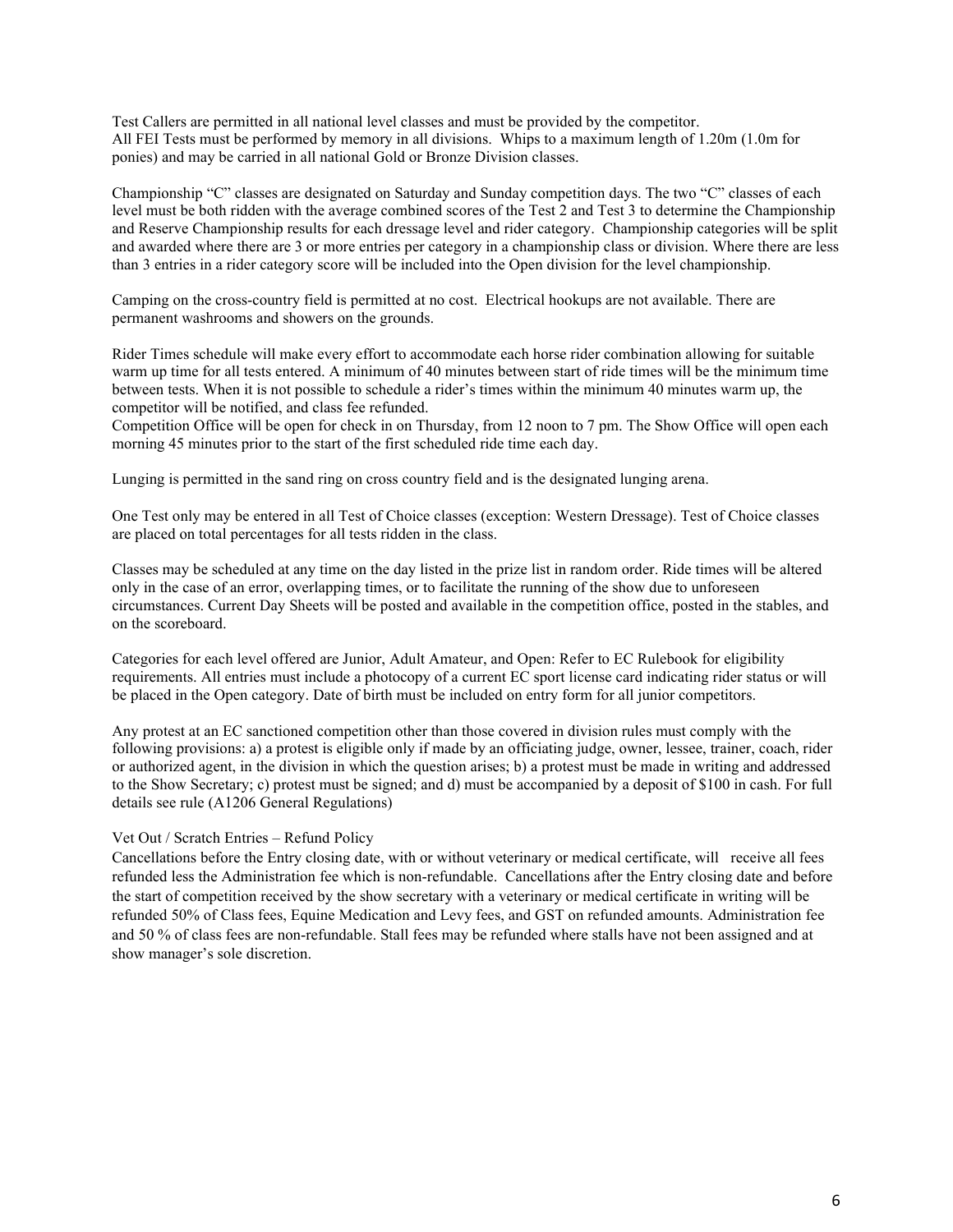## Gold Division Championship Awards

Training Level – Open, Junior, Adult Amateur First Level – Open, Junior, Adult Amateur Second Level – Open, Junior, Adult Amateur Third Level – Open, Adult Amateur Fourth Level – Open, Adult Amateur

FEI Young Horse Open – (Combined or split subject to entries for Age Divisions - Finale Test each day) FEI Youth Open (Children's, Pony, Junior & Young Rider Combined) – (Team and Individual tests) FEI Small Tour – Adult Amateur (Prix St Georges tests required) FEI Small Tour - Open (Prix St Georges and Intermediate I) FEI Medium Tour - Open (Intermediate A and Intermediate B) FEI Grand Prix Tour - (Grand Prix, Grand Prix Special, Intermediate II - 2 technical tests to count) FEI Para Equestrian – (All grades combined FEI Team and Individual tests)

High Score Freestyles Open – Training, First, Second, Third, Fourth, Intermediate 1, U25, GP Freestyles (Open Freestyle Class Awards may be split or combined subject to entries in each level) Riders must achieve a qualifying technical test score of 60.000 % to be eligible to ride a Freestyle at the same level.

Championships will be awarded in all rider categories where a minimum of 3 or more exhibitors compete in the Championship Classes. Where 3 or more riders in any Division do not compete in championship classes, the scores will be placed into one Open Championship for that level. Competitors must enter a minimum of any 3 tests during the entire competition to be eligible for Championship awards. A freestyle test may be included as one of the 3 tests entered for Championship awards eligibility.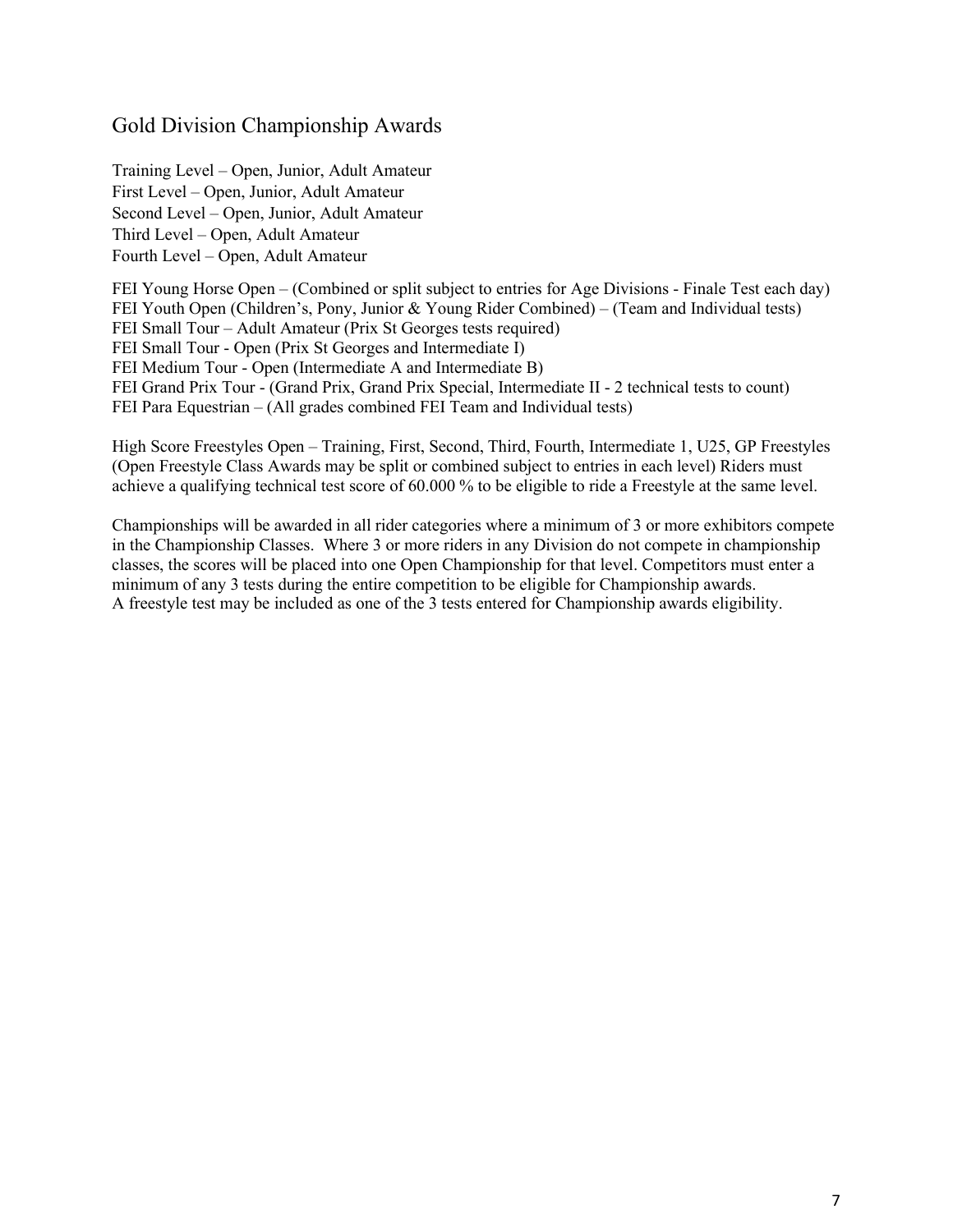| <b>Friday, July 22, 2022</b>                                      | Saturday, July 23, 2022                            | <b>Sunday, July 24, 2022</b>  |  |  |  |  |
|-------------------------------------------------------------------|----------------------------------------------------|-------------------------------|--|--|--|--|
| <b>Gold Division</b>                                              | <b>Gold Division</b>                               | <b>Gold Division</b>          |  |  |  |  |
| Training & First Level Class fees - \$45.00                       |                                                    |                               |  |  |  |  |
| 101 Training Level Test 1                                         | 202 Training Test 2 C                              | 305 Training Level TOC        |  |  |  |  |
| 102 Training Level Test 2                                         | 203 Training Test 3                                | 303 Training Test 3 C         |  |  |  |  |
| 105 Training Level TOC                                            | 205 Training Level TOC                             |                               |  |  |  |  |
| 111 First Level Test 1                                            | 212 First Level Test 2 C                           |                               |  |  |  |  |
| 112 First Level Test 2                                            | 213 First Level Test 3                             | 315 First Level - TOC         |  |  |  |  |
| 115 First Level TOC                                               | 215 First Level TOC                                | 313 First Test 3 C            |  |  |  |  |
| Second / Third / Fourth Level Class Fees - \$50.00                |                                                    |                               |  |  |  |  |
| 121 Second Level Test 1                                           | 222 Second Level Test 2 C                          | 325 Second Level - TOC        |  |  |  |  |
| 122 Second Level Test 2                                           | 223 Second Level Test 3                            | 323 Second Level Test 3 C     |  |  |  |  |
| 125 Second Level TOC                                              | 225 Second Level TOC                               |                               |  |  |  |  |
| 131 Third Level Test 1                                            | 232 Third Level Test 2 C                           | 335 Third Level - TOC         |  |  |  |  |
| 132 Third Level Test 2                                            | 233 Third Level Test 3                             | 333 Third Level - Test 3 C    |  |  |  |  |
| 135 Third Level TOC                                               | 235 Third Level TOC                                |                               |  |  |  |  |
| 145 Fourth Level - TOC                                            | 245 Fourth Level - TOC                             | 345 Fourth Level -TOC         |  |  |  |  |
| 141 Fourth Level - Test 1                                         | 242 Fourth Level – Test $2 C$                      | 343 Fourth Level – Test $3C$  |  |  |  |  |
|                                                                   | All FEI & FEI Para Equestrian Class Fees - \$55.00 |                               |  |  |  |  |
| 155 FEI Para Equestrian - TOC                                     | 255 FEI Para Team - C                              | 355 FEI Para Individual - C   |  |  |  |  |
| 156 FEI Youth - TOC                                               | 256 FEI Youth Team Test - C                        | 356 FEI Youth Individual $-C$ |  |  |  |  |
| 157 FEI Advanced - TOC AA                                         | 257 FEI PSG AA $-$ C                               | 357 FEI PSG $AA - C$          |  |  |  |  |
| 158 FEI Advanced - TOC Open                                       | 258 FEI PSG OPEN - C                               | 358 FEI Inter I OPEN $- C$    |  |  |  |  |
| 159 FEI Young Horse TOC Open                                      | 259 FEI YH Open Finale $-C$                        | 259 FEI YH Open Finale $-C$   |  |  |  |  |
| 160 FEI Intermediate TOC Open                                     | 260 FEI Intermediate A - C                         | 360 FEI Intermediate $B - C$  |  |  |  |  |
| 161 FEI Grand Prix TOC Open                                       | 261 FEI Grand Prix - C                             | 361 FEI Int II or GPS $- C$   |  |  |  |  |
| 170 Misc - Any Test - Open                                        | 270 Misc - Any Test - Open                         | $370$ Misc – Any Test – Open  |  |  |  |  |
|                                                                   |                                                    |                               |  |  |  |  |
| Gold and Bronze Division - All Freestyles - \$55.00 Open Division |                                                    |                               |  |  |  |  |
| <b>Current Freestyle Tests</b>                                    | 500 Training Level Freestyle                       |                               |  |  |  |  |
| EC / USDF Freestyle Tests                                         | 501 First Level Freestyle                          |                               |  |  |  |  |
| Training – Fourth will be used                                    | 502 Second Freestyle                               |                               |  |  |  |  |
|                                                                   | 503 Third Freestyle                                |                               |  |  |  |  |
|                                                                   | 504 Fourth Freestyle                               |                               |  |  |  |  |
| <b>Current FEI Freestyle Tests</b>                                | 505 FEI Freestyle                                  |                               |  |  |  |  |
| Current FEI Para Freestyle Tests                                  | 506 FEI Para Equestrian                            |                               |  |  |  |  |
|                                                                   | Freestyle                                          |                               |  |  |  |  |

# Canada Cup Dressage Festival – Gold Division Class List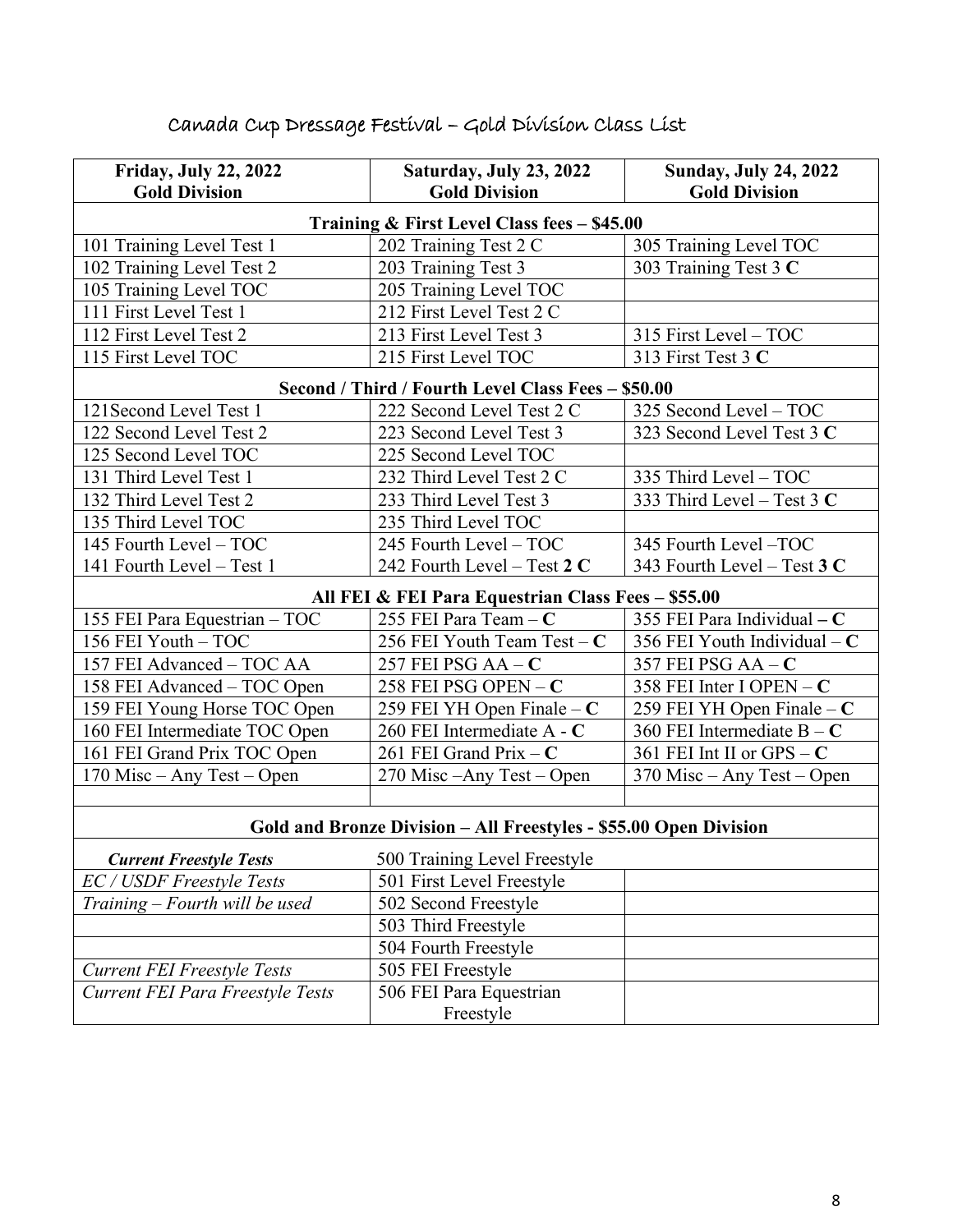## A Touch of Class Dressage – Bronze Division – Class List

The Bronze Competition is restricted to **Junior and Adult Amateur** Competitors Only Exception: Western Dressage and Introductory Classes are Open to all rider categories (Western Dressage is a non-EC Division. WDAA Western Dressage Tests will be used)

All general rules of the Gold Division apply to bronze entries as stated in prize list general rules. Equestrian Canada Horse ID numbers are not required. An EC Bronze Sport Licenses are required Awards for first place with ribbons to 6<sup>th</sup> placings in all bronze division classes.

Training and First Level Junior and Adult Amateur categories must ride the Dressage Seat Equitation classes to be eligible for Bronze Division Championship Awards for Introductory, Training and First Levels. Equitation score is combined with the Test 2 C and Test 3 C percentage scores.

The combined total percentages of 3 classes will determine Champions and Reserve Champions for Introductory, Training and First level Junior or Adult Amateur Bronze Division Championships. Awards may be collected when Championship results are posted on the scoreboard.

 **Bronze Division Class Fees: \$40.00 Dressage Seat Equitation Class Fee \$35.00** 

| <b>Championship Classes = C</b> classes designated for each level and rider category |                                               |                                               |  |  |  |  |
|--------------------------------------------------------------------------------------|-----------------------------------------------|-----------------------------------------------|--|--|--|--|
| <b>FRIDAY - July 22, 2022</b>                                                        | SATURDAY - July 23, 2022                      | <b>SUNDAY - July 24, 2022</b>                 |  |  |  |  |
| <b>Class 1001</b> - Introductory Test A                                              | Class 2001 - Introductory Test $B - C$        | <b>Class 3001</b> - Introductory Test $C - C$ |  |  |  |  |
| Class 1002 - Introductory TOC                                                        | Class 2002 - Introductory TOC                 | Class 3002 - Introductory TOC                 |  |  |  |  |
| Class 1003 - Training Level Test 1                                                   | Class 2003 C Training Level Test 2 - C        | Class 3003 C - Dressage Seat Youth            |  |  |  |  |
| Class 1004 - Training Level - TOC                                                    | <b>Class 2004</b> Training Level - TOC        | Class 3004 C - Dressage Seat AA               |  |  |  |  |
| <b>Class 1005</b> First Level Test 1                                                 | Class 2005 C First Level Test 2 - C           | Class 3005 C – Training Level $3 - C$         |  |  |  |  |
| Class $1006 -$ First Level $-$ TOC                                                   | $Class 2006$ First Level - TOC                | <b>Class 3006 C – First Level Test 3 – C</b>  |  |  |  |  |
| Class 1007 - Western Dressage - TOC                                                  | Class 2007 C Western Dressage 3 - C           | Class 3007 C – Western Dressage 4 C           |  |  |  |  |
| Class 1008 - Western Dressage - TOC                                                  | Class 2008 Western Dressage TOC               | Class 3008 - Western Dressage TOC             |  |  |  |  |
| (All levels combined for Western Dressage)                                           | (All Levels combined for Western Dressage)    | (All Levels combined for Western Dressage)    |  |  |  |  |
| Classes will be split for placings subject to entries                                | Classes will be split for placings subject to | Classes will be split for placings subject to |  |  |  |  |
| as per general rules                                                                 | entries as per general rules                  | entries as per general rules                  |  |  |  |  |

 Bronze Division Championships and Reserve Championships Introductory Level Youth & Open – Training Level Youth – Training Level Adult Amateur First Level Youth – First Level Adult Amateur – Western Dressage – Open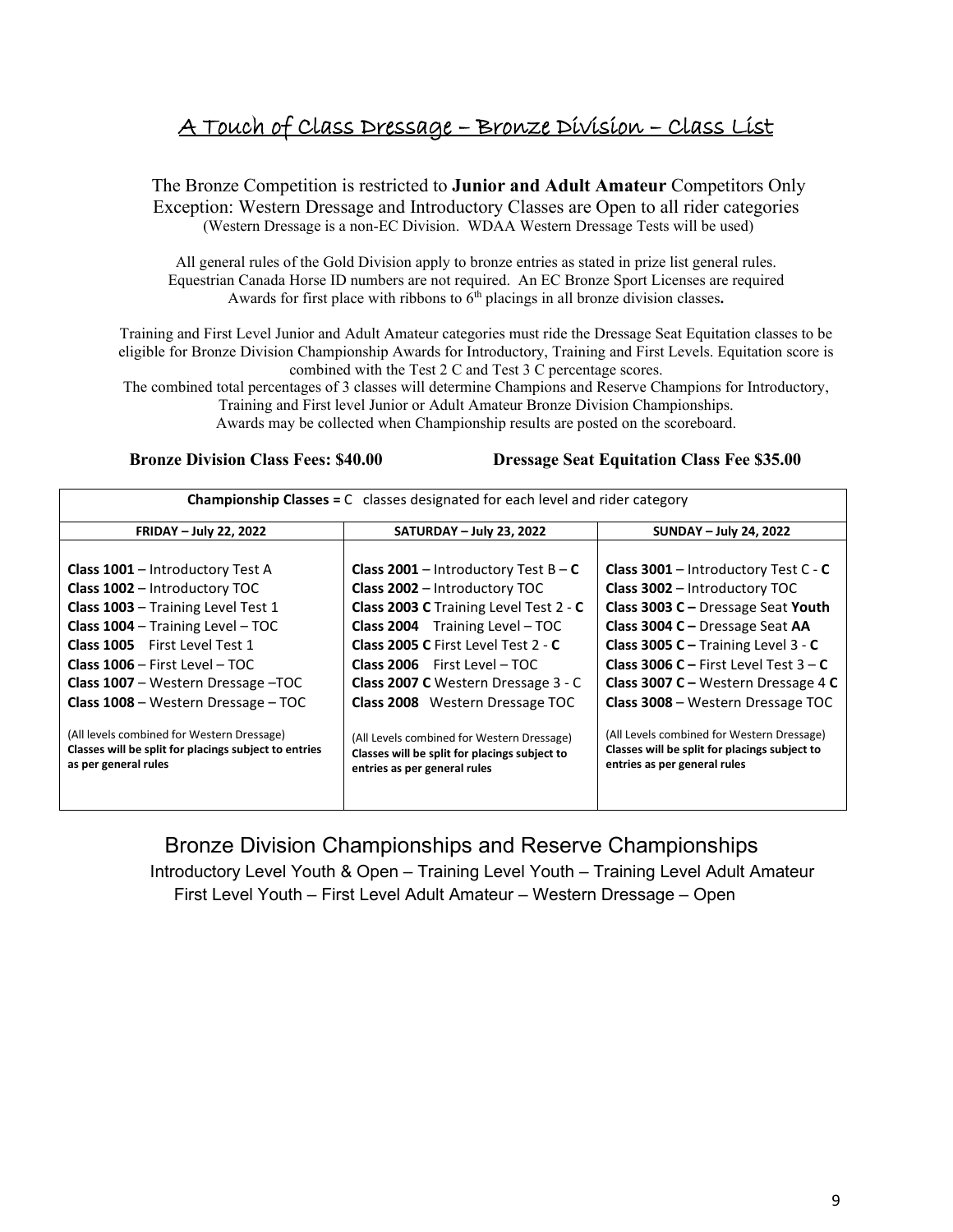| <b>Riders Name:</b>                                            |                                                                                      |                                                            |                                                             |  |                                                    |                                    |              |                             |        |                | <b>Entry Number (Office Use)</b> |
|----------------------------------------------------------------|--------------------------------------------------------------------------------------|------------------------------------------------------------|-------------------------------------------------------------|--|----------------------------------------------------|------------------------------------|--------------|-----------------------------|--------|----------------|----------------------------------|
| Address:                                                       |                                                                                      |                                                            |                                                             |  |                                                    |                                    |              |                             |        |                |                                  |
| City:                                                          |                                                                                      |                                                            | Province:                                                   |  |                                                    |                                    | Postal Code: |                             |        |                |                                  |
| Phone:                                                         | EC#                                                                                  |                                                            | HCBC#                                                       |  |                                                    | Date of Birth Youth - YYYY/ MM/ DD |              |                             |        |                |                                  |
| <b>Owners Name:</b>                                            |                                                                                      |                                                            |                                                             |  |                                                    |                                    |              |                             |        |                |                                  |
| Address:                                                       |                                                                                      |                                                            |                                                             |  |                                                    |                                    |              |                             |        |                |                                  |
| City:                                                          |                                                                                      |                                                            | Province:                                                   |  |                                                    | <b>Postal Code:</b>                |              |                             |        |                |                                  |
| Owner EC#<br>Phone:                                            |                                                                                      |                                                            | <b>Owner HCBC#</b><br><b>Owner Email:</b>                   |  |                                                    |                                    |              |                             |        |                |                                  |
| <b>Horse Name:</b>                                             |                                                                                      |                                                            | EC Horse ID # (If applicable)                               |  |                                                    |                                    |              |                             |        |                |                                  |
| Breed:                                                         |                                                                                      |                                                            | Sire:                                                       |  | Dam:                                               |                                    |              |                             | Color: |                |                                  |
| Sex:                                                           |                                                                                      | Breeder:                                                   |                                                             |  |                                                    |                                    |              | Height:                     |        | Year of Birth: |                                  |
| Class #                                                        |                                                                                      | <b>Description of Class</b>                                |                                                             |  | Status-Youth / AA/ Open                            |                                    |              | <b>Test Name and Number</b> |        |                | <b>Class Fee</b>                 |
|                                                                |                                                                                      |                                                            |                                                             |  | <b>FRIDAY</b>                                      |                                    |              |                             |        |                |                                  |
|                                                                |                                                                                      |                                                            |                                                             |  |                                                    |                                    |              |                             |        |                |                                  |
|                                                                |                                                                                      |                                                            |                                                             |  |                                                    |                                    |              |                             |        |                |                                  |
|                                                                |                                                                                      |                                                            |                                                             |  | <b>SATURDAY</b>                                    |                                    |              |                             |        |                |                                  |
|                                                                |                                                                                      |                                                            |                                                             |  |                                                    |                                    |              |                             |        |                |                                  |
|                                                                |                                                                                      |                                                            |                                                             |  |                                                    |                                    |              |                             |        |                |                                  |
|                                                                |                                                                                      |                                                            |                                                             |  |                                                    |                                    |              |                             |        |                |                                  |
|                                                                |                                                                                      |                                                            |                                                             |  | <b>SUNDAY</b>                                      |                                    |              |                             |        |                |                                  |
|                                                                |                                                                                      |                                                            |                                                             |  |                                                    |                                    |              |                             |        |                |                                  |
|                                                                |                                                                                      |                                                            |                                                             |  |                                                    |                                    |              |                             |        |                |                                  |
|                                                                |                                                                                      |                                                            |                                                             |  |                                                    |                                    |              |                             |        |                |                                  |
|                                                                | ONE HORSE / RIDER PER ENTRY FORM.<br>Class Fees - Total of Class Fees - listed above |                                                            |                                                             |  |                                                    | \$                                 |              |                             |        |                |                                  |
| I authorize Entry and Stall Deposit charges to my Credit Card: |                                                                                      |                                                            | Stabling # stalls____<br>@ \$185.00 per stall               |  |                                                    | \$                                 |              |                             |        |                |                                  |
|                                                                |                                                                                      | Tack Stalls # Stalls<br>@ \$185.00 per stall               |                                                             |  | \$                                                 |                                    |              |                             |        |                |                                  |
|                                                                | Credit Card: Visa_______ MC_______                                                   |                                                            |                                                             |  |                                                    |                                    |              |                             | \$     |                |                                  |
| <b>Card Number;</b>                                            |                                                                                      | <b>Administration Fee (mandatory fee)</b>                  |                                                             |  |                                                    | \$                                 | 50.00        |                             |        |                |                                  |
|                                                                |                                                                                      | Haul in Fees # Days _______ @ \$35.00 per day =            |                                                             |  |                                                    | \$                                 |              |                             |        |                |                                  |
|                                                                |                                                                                      | Preferred Stabling (optional) - \$100.00 Class Sponsorship |                                                             |  |                                                    | \$                                 |              |                             |        |                |                                  |
|                                                                |                                                                                      | Other Fees (Schooling / EC Fees / Late Fees / etc.         |                                                             |  |                                                    | \$                                 |              |                             |        |                |                                  |
|                                                                |                                                                                      | Fees Subtotal \$<br>$x.05% = GST$ total                    |                                                             |  |                                                    | \$                                 |              |                             |        |                |                                  |
|                                                                |                                                                                      | Drug Fees; Bronze Fee \$4.00: or Gold Fee \$7.00 per entry |                                                             |  |                                                    | \$                                 |              |                             |        |                |                                  |
| <b>Stable with: (List Stable or Group Name below)</b>          |                                                                                      |                                                            | EC Dressage Levy: \$ 10.00 per entry (mandatory all horses) |  |                                                    |                                    | $\mathsf{s}$ | 10.00                       |        |                |                                  |
|                                                                |                                                                                      |                                                            | (Check one): Schooling Horse Entry_____                     |  |                                                    |                                    |              |                             |        |                |                                  |
|                                                                |                                                                                      |                                                            | <b>Freestyles: Technical Score for Qualification</b> %      |  | EC Bronze Entry____ Gold Entry______ Total Fees: = |                                    |              | $\blacksquare$              |        |                |                                  |
| Show Name                                                      |                                                                                      |                                                            | <b>Email Address</b>                                        |  |                                                    |                                    |              |                             |        |                |                                  |
|                                                                |                                                                                      |                                                            |                                                             |  |                                                    |                                    |              |                             |        |                |                                  |